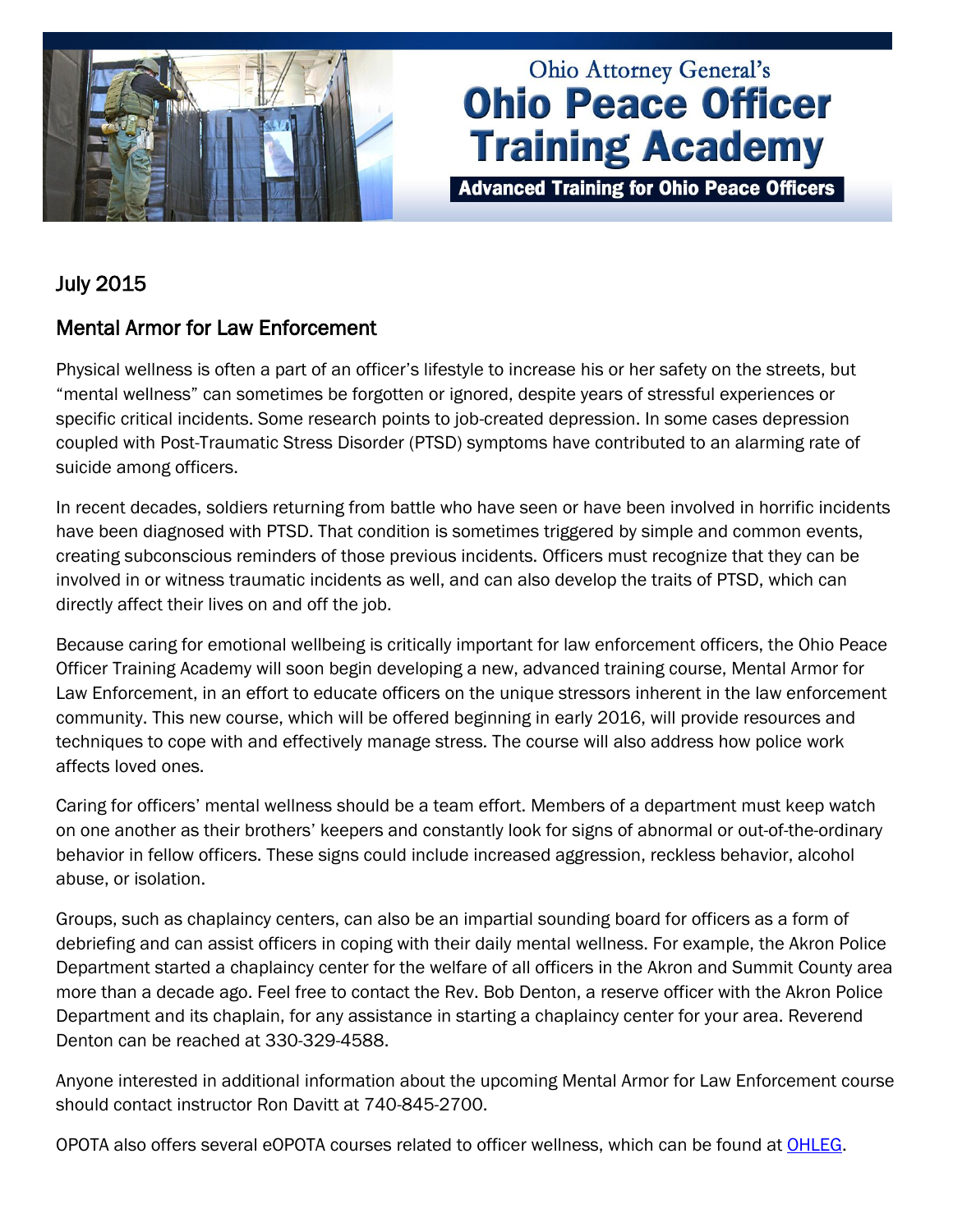## Featured Courses: Officer Safety and Physical Fitness

## *Self Aid, Buddy Aid for the Law Enforcement Officer*

In a life-or-death medical situation, every second counts. OPOTA's Self Aid, Buddy Aid for the Law Enforcement Officer course goes beyond basic first aid to teach the essential skills needed to save your life, or the lives of others, while waiting for EMTs to arrive on scene. The course will also address how to apply medical treatment while remaining capable of protecting yourself and others in a direct-threat environment.

The course will teach officers to:

- Prioritize action
- Balance potential risks and benefits of casualty treatment when an active threat is present
- Stop bleeding with commercially available tourniquets and dressing
- Maintain breathing with a nasopharyngeal airway
- Use appropriate drags and carries to move a casualty out of direct threat

This course is taught by OPOTA instructor Doug Daniels at Wright State University's Calamityville facility in Fairborn. The next course is scheduled for Oct. 5, 2015. For more information and to sign up, [click here.](http://www.ohioattorneygeneral.gov/Law-Enforcement/Ohio-Peace-Officer-Training-Academy/Course-Catalog/Course-Search.aspx?searchtext=buddy+aid&searchmode=allwords)

## *Physical Fitness Specialist*

If your agency is thinking about starting a physical fitness program, OPOTA's Physical Fitness Specialist course is for you. This course trains personnel to establish a fitness program for their agency and is designed to improve the overall health of the officers.

During this week-long course, students will learn the skills necessary to build, monitor, and evaluate a fitness program for their department. Topics will include nutrition, injury prevention, functional anatomy, exercise physiology, and the Cooper Standards.

Featured instructors Dr. Brian Springer and Travis Snyder join OPOTA instructor Jerry Zacharias to teach this course, which also fulfills one of the requirements for approval as a fitness instructor for Peace Officer Basic Training.

Sign up for the July course at **OPOTA London here.** 

## Coming Soon: Critical Injury First Aid (CIFA) Instructor

Beginning Jan. 1, 2016, Peace Officer Basic Training will include critical injury first aid. This instructor course will meet one of the requirements to teach this topic in Peace Officer Basic Training.

Participants will learn how to teach basic training students the essential skills to save his or her life or the life of another before advanced medical care arrives. The students will learn how to instruct others on strategies to stop severe bleeding, to maintain an open airway utilizing a nasopharyngeal airway, and to use appropriate drags and carries to move a casualty out of a direct threat area.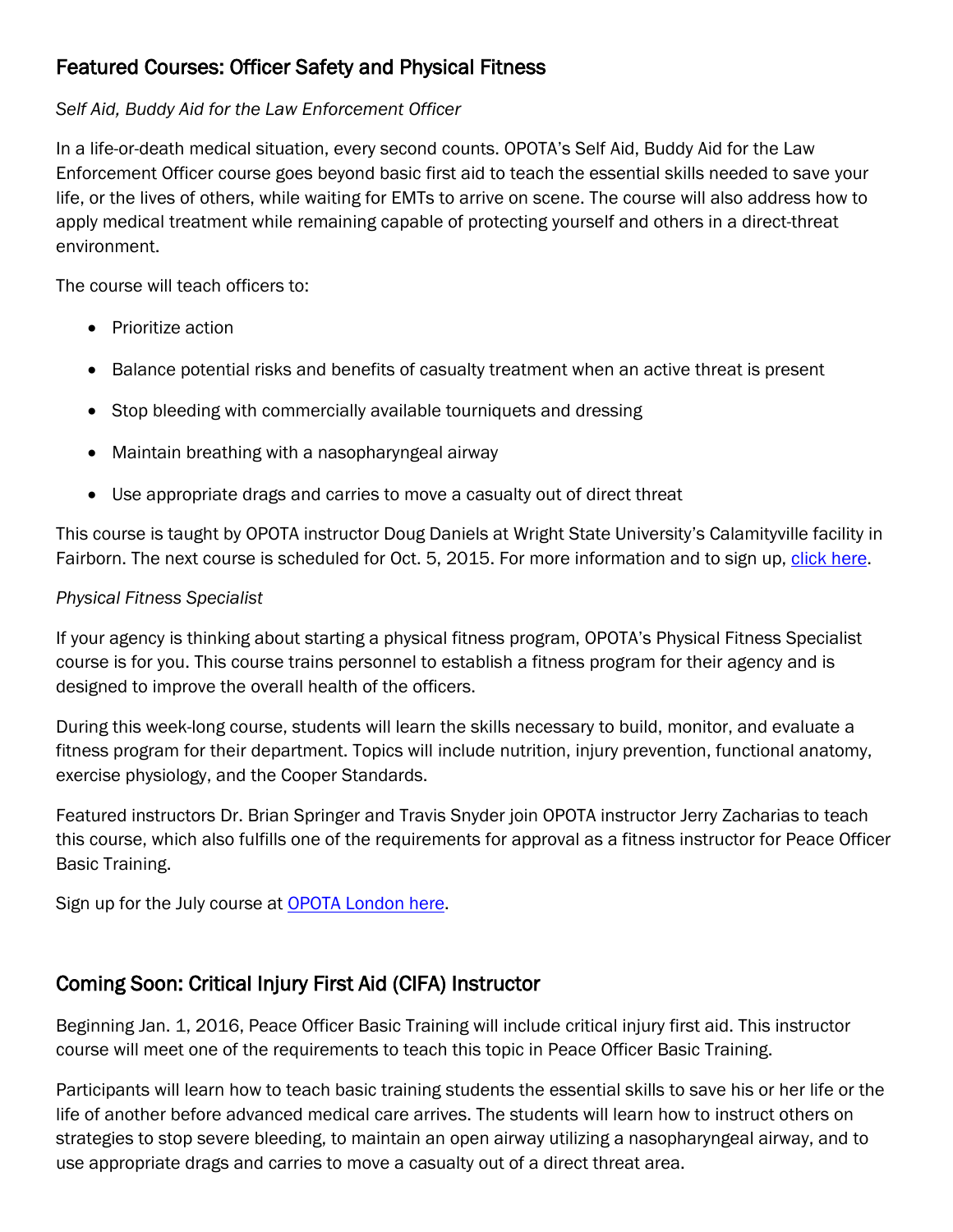This course will be offered for the first time in July and again in November. The course, which will be taught by featured instructors Dr. Jason Pickett and Dr. Brian Springer, is \$50. [Sign up here.](http://www.ohioattorneygeneral.gov/Law-Enforcement/Ohio-Peace-Officer-Training-Academy/Course-Catalog/Course-Search.aspx?searchtext=critical+injury+first+aid&searchmode=allwords)

### More from the OPOTA Course Catalogue

The Attorney General's Office presents the following regional training opportunities for law enforcement. Register online at [www.OHLEG.org](http://links.govdelivery.com/track?type=click&enid=ZWFzPTEmbWFpbGluZ2lkPTIwMTUwNTA4LjQ0ODE3MzIxJm1lc3NhZ2VpZD1NREItUFJELUJVTC0yMDE1MDUwOC40NDgxNzMyMSZkYXRhYmFzZWlkPTEwMDEmc2VyaWFsPTE3MTI0MTEwJmVtYWlsaWQ9TWFyay5Nb3JldHRpQG9oaW9hdHRvcm5leWdlbmVyYWwuZ292JnVzZXJpZD1NYXJrLk1vcmV0dGlAb2hpb2F0dG9ybmV5Z2VuZXJhbC5nb3YmZmw9JmV4dHJhPU11bHRpdmFyaWF0ZUlkPSYmJg==&&&102&&&https://www.OHLEG.org) or fill out the registration form at www.OhioAttorneyGeneral.gov/OPOTARegistration</u>. Most offerings are available at no cost to local departments. Hundreds of courses also are available at the London and Richfield OPOTA campuses and online at eOPOTA.

#### Legal Update

Course Description: This half-day legal update training will cover recent case and statutory law in the areas of search & seizure, Miranda warnings, and laws of arrest. Hypothetical fact patterns will be utilized to facilitate instruction.

July 9, 2015 | 8 a.m.-12 p.m. OPOTA Course 03-665-15-01 Centerville Police Department 155 W. Spring Valley Road Centerville, OH Cost: Free

July 21, 2015 | 8 a.m.-12 p.m. OPOTA Course 53-665-15-01 Owens Community College-Center for Emergency Preparedness 30150 Tracy Road Walbridge, OH Cost: Free

Sept. 8, 2015 | 8 a.m-12 p.m. OPOTA Course 53-665-15-02 Quality Inn Sandusky 1935 Cleveland Road Sandusky, OH Cost: Free

Nov. 13, 2015 | 8 a.m. 12 p.m. OPOTA Course 03-665-15-02 Sidney Police Department 234 W. Court St. Sidney, OH Cost: Free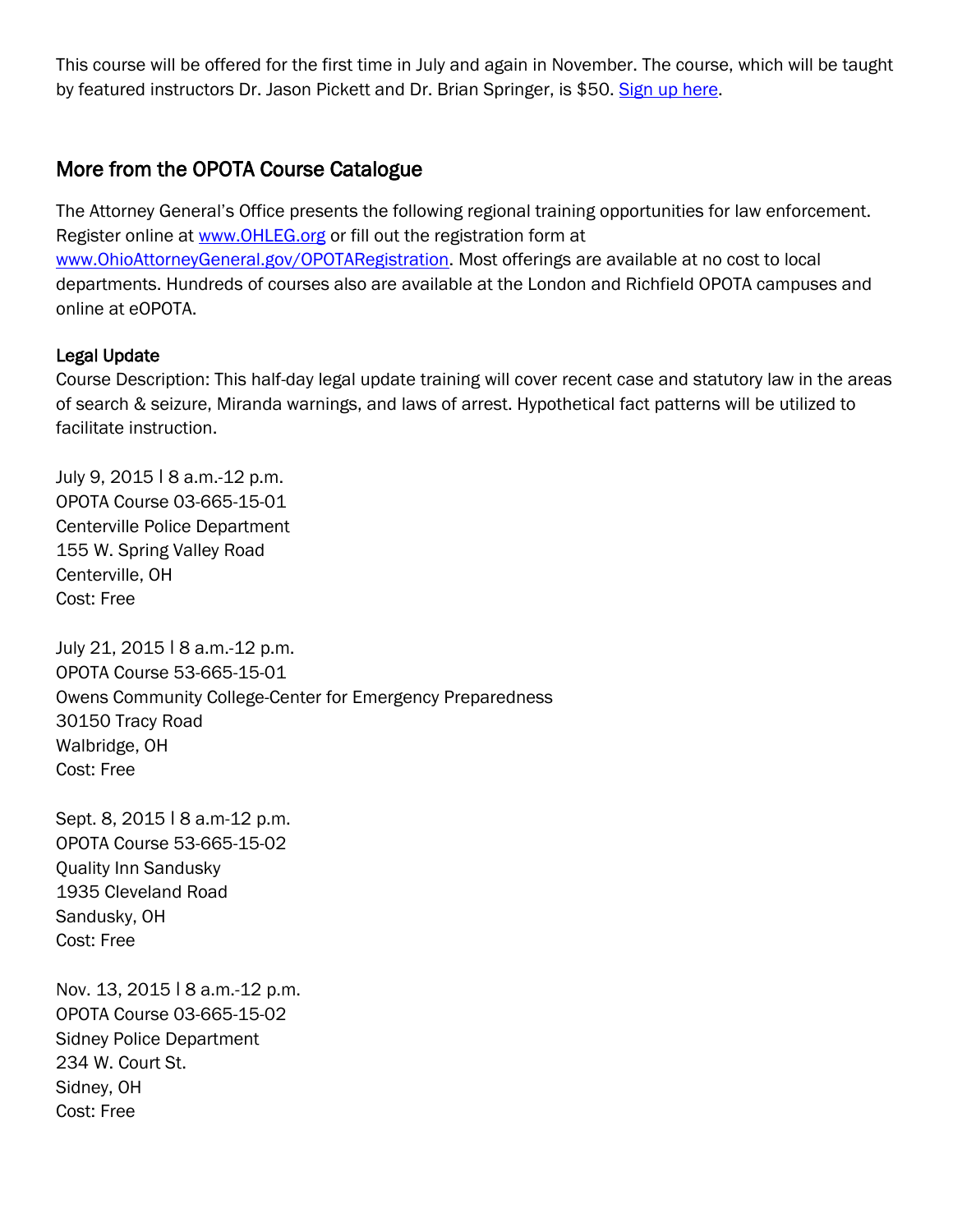#### Internet Evidence Finder (IEF) Training

H-11 Digital Forensics would like to invite you and members of your team to attend *IEF Essentials 3– Day* course, designed to provide the participant with a thorough understanding of Internet Evidence Finder (IEF) software and all of its core functions and features. Students of this training opportunity will learn how to better discover and exploit digital artifacts. By utilizing IEF and other digital forensic tools, investigators are more efficient at finding evidence, analyzing data, and presenting their findings.

July 13-15, 2015 | 9 a.m.-5 p.m. OPOTA Richfield 4055 Highlander Pkwy. Richfield, OH Cost: \$1,995

#### Traffic Collision Investigation (Level I)

This course is for officers who investigate traffic collisions. This course will include instruction on human factors, evidence from the vehicles and the roadway, field sketches, measuring, diagramming and photography. Students will learn mathematical formulas to determine speed, time, and distance. Students should be familiar with Ohio crash reporting forms and procedures before attending this course.

July 13-24, 2015 ǀ 8 a.m.-5 p.m. OPOTA Course 03-415-15-04 Hocking College of Public Safety Services 3301 Hocking Pkwy. Nelsonville, OH Cost: See Course Description

#### H-11 Advanced JTAG Forensics & Cell Phone Repair

H-11 Advanced JTAG Forensics and Cell Phone Repair is five-day training course. Attendees learn the skills required to repair mobile devices and access JTAG connections. With the use of specialized tools included in the H-11 JTAG Kit, investigators are able to perform techniques and methods to bypass device security and perform memory acquisitions.

Course topics cover: disassembly and reassembly, damaged device repair, JTAG access and connections, soldering, molex/flex, jig techniques, pattern lock recovery, JTAG chain management and extraction, physical dump acquisitions from pattern locked Android devices, and device decoding and debugging. Course tuition includes the H-11 JTAG Kit: RIFF box, JTAG pin finder, soldering & repair tool kit, phone image carver, forensic explorer license (90-day).

July 20-24, 2015 | 9 a.m.-5 p.m. OPOTA Richfield 4055 Highlander Pkwy. Richfield, OH Cost: \$3,949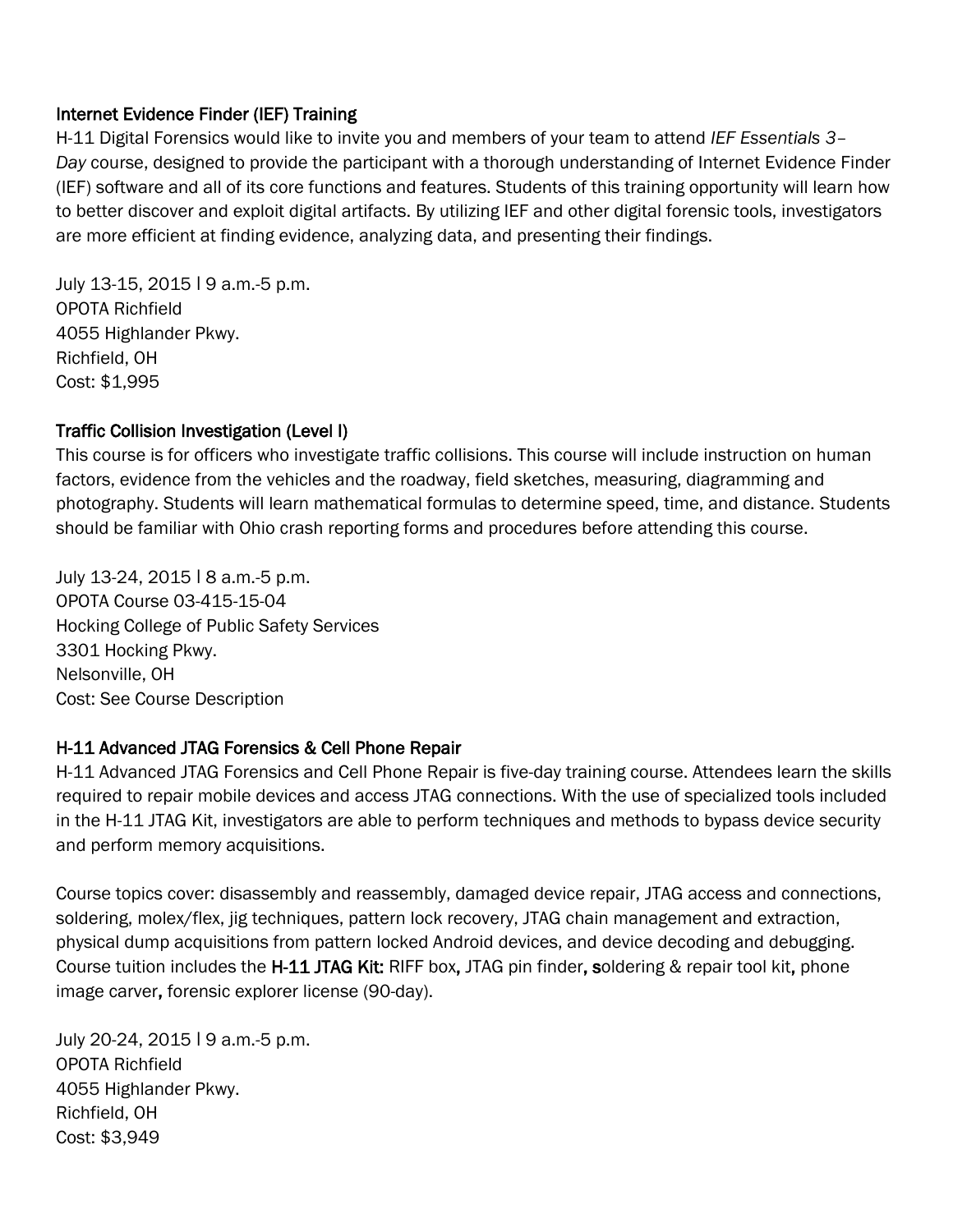#### Pursuit Termination Techniques

This course provides students with the knowledge and skills necessary for successful termination of a vehicle pursuit. Students will receive classroom and practical hands-on training in the use of Precision Immobilization Techniques (PIT), tire deflation devices, pursuit intervention techniques, channeling and moving/stationary roadblocks. Legal and liability issues will also be addressed. Specially equipped OPOTA training vehicles will be used.

July 27-28, 2015 | 8 a.m.-5 p.m. OPOTA Course 05-359-15-04 OPOTA London 1650 State Route 56 SW London, OH Cost: \$250

#### Basic Crime Scene Investigation

This course is designed to educate any officer who responds to, processes, or supervises crime scenes, explain current methods and trends in crime scene processing, demonstrate how to secure crime scenes so evidence is not missed or destroyed, explain how laboratory examinations of evidence collected at the crime scene may benefit their cases, show the proper photographs that should be taken at crime scenes, and suggest crime scene processing equipment that can be utilized by officers. (Attendees will receive copies of suggested crime scene documentation paperwork and forms to assist them in creating crime scene processing packets for their agency.)

Aug. 4, 2015 ǀ 8 a.m.-5 p.m. OPOTA Course 03-675-15-02 Washington State Community College Center For Business and Technology (CBT) Room 103/105 710 Colegate Drive Marietta, OH Cost: Free

#### Basic Crime Scene Investigation

This course is designed to educate any officer who responds to, processes, or supervises crime scenes. It will also cover current methods and trends in crime scene processing, demonstrate how to secure crime scenes so evidence is not missed or destroyed, explain how laboratory examinations of evidence collected at the crime scene may benefit their cases, show the proper photographs that should be taken at crime scenes, and suggest crime scene processing equipment that can be utilized by officers.

Aug. 18, 2015 | 8 a.m. -5 p.m. OPOTA Course 03-675-15-01 Owens Community College-Center for Emergency Preparedness 30150 Tracy Road Walbridge, OH Cost: Free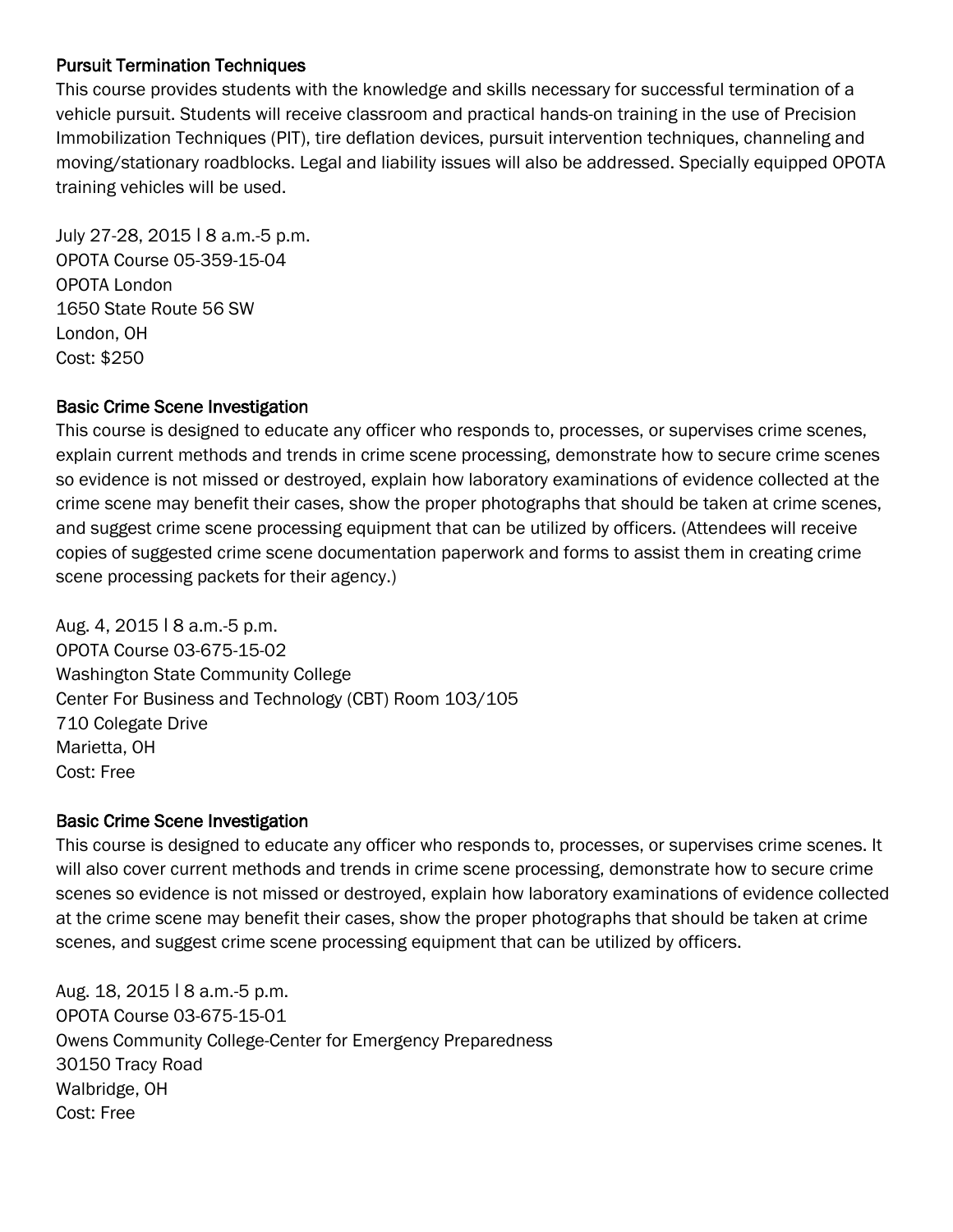#### Procedural Justice and Legitimacy

Procedural justice is the process used by police officers in which citizens are treated fairly and with proper respect. Legitimacy refers to when a citizen feels that a police officer should be deferred to, complied with, and trusted. The goal of procedural justice and legitimacy is to strengthen the department's relationship with the community, ultimately improving officer safety and efficiency. It's as basic as the old adage: It is not what you say, but how you say it. It's not just about what you do, but how you are doing it.

Procedural Justice and Legitimacy in law enforcement is not just a strategy, but a movement. By fostering an environment where procedural justice principles become standard practice, the department can create an organizational culture that fosters a true partnership with the public and leads to safer work environments.

This course was developed through the Ohio Peace Officer Training Academies partnership with the Education and Training Division of the Chicago Police Department, with substantial support from Yale law professors Tom R. Tyler and Tracey L. Meares. Additional cooperation from researchers Dennis P. Rosenbaum, Amie M. Schuck, and other staff from the University of Illinois at Chicago was critical in the implementation of the initial Procedural Justice curriculum.

Sept. 9, 2015 | 9 a.m.-4 p.m. OPOTA Course 02-342-15-08 The Family Center 1800 N Blanchard St. Room 117 Findlay, OH Cost: Free

Sept. 16, 2015 | 9 a.m.-4 p.m. OPTOA Course 02-342-15-09 The Family Center 1800 N. Blanchard St. Room 117 Findlay, OH Cost: Free

#### Patrol Drug Operations

This is a two-day course for all patrol officers. Topics include the development of street informants, recognition of high risk zones, search methods, and surveillance techniques, along with directed patrol strategies. Course includes descriptions of hidden compartments in vehicles and K-9 deployment, along with observation techniques for drug interdiction within patrol.

Sept. 23-24, 2015 | 8 a.m-5 p.m. OPOTA Course 53-400-15-03 Owens Community College-Center for Emergency Preparedness 30150 Tracy Road Walbridge, OH Cost: \$130